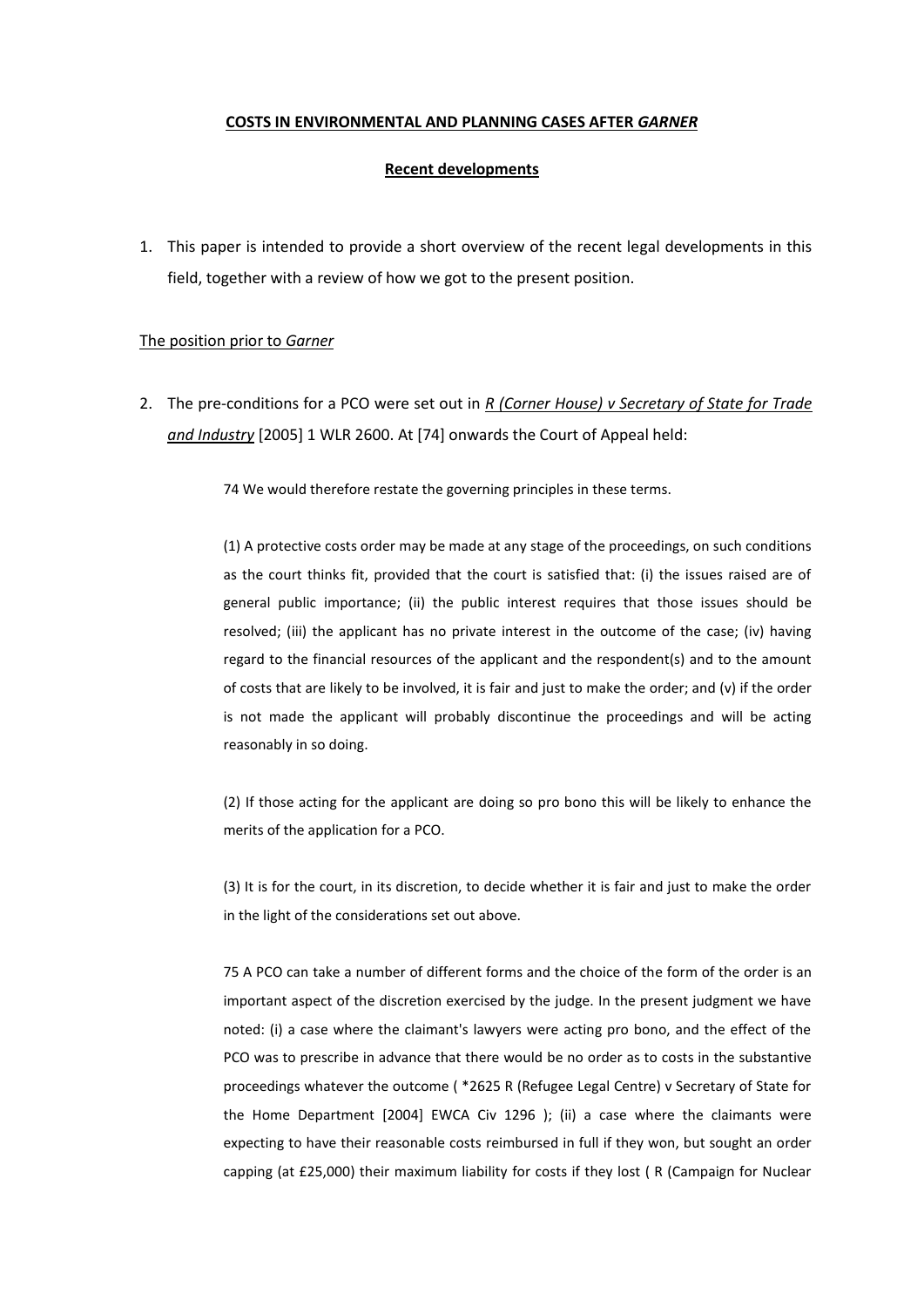Disarmament) v Prime Minister [2002] EWHC 2712 (Admin) ); (iii) a case similar to (ii) except that the claimants sought an order to the effect that there would be no order as to costs if they lost ( R v Lord Chancellor, Ex p Child Poverty Action Group [1999] 1 WLR 347 ); and (iv) the present case where the claimants are bringing the proceedings with the benefit of a CFA, which is otherwise identical to (iii).

76 There is of course room for considerable variation, depending on what is appropriate and fair in each of the rare cases in which the question may arise. It is likely that a cost capping order for the claimants' costs will be required in all cases other than (i) above, and the principles underlying the court's judgment in King v Telegraph Group Ltd (Practice Note) [2005] 1 WLR 2282 , paras 101-102 will always be applicable. We would rephrase that guidance in these terms in the present context. (i) When making any PCO where the applicant is seeking an order for costs in its favour if it wins, the court should prescribe by way of a capping order a total amount of the recoverable costs which will be inclusive, so far as a CFA-funded party is concerned, of any additional liability. (ii) The purpose of the PCO will be to limit or extinguish the liability of the applicant if it loses, and as a balancing factor the liability of the defendant for the applicant's costs if the defendant loses will thus be restricted to a reasonably modest amount. The applicant should expect the capping order to restrict it to solicitors' fees and a fee for a single advocate of junior counsel status that are no more than modest. (iii) The overriding purpose of exercising this jurisdiction is to enable the applicant to present its case to the court with a reasonably competent advocate without being exposed to such serious financial risks that would deter it from advancing a case of general public importance at all, where the court considers that it is in the public interest that an order should be made. The beneficiary of a PCO must not expect the capping order that will accompany the PCO to permit anything other than modest representation, and must arrange its legal representation (when its lawyers are not willing to act pro bono) accordingly.

3. The particular element of *Corner House* which has been the subject of some change relates to the requisite public interest in the litigation. In *R (Compton) v Wiltshire PCT* [2009] 1 WLR 1436, the Court of Appeal held:

> 23 Where someone in the position of Mrs Compton is bringing an action to obtain resolution of issues as to the closure of parts of a hospital which affects a wide community, and where that community has a real interest in the issues that arise being resolved, my view is that it is certainly open to a judge to hold that there is a public interest in resolution of the issues and that the issues are ones of general public importance. The paragraphs in the Corner House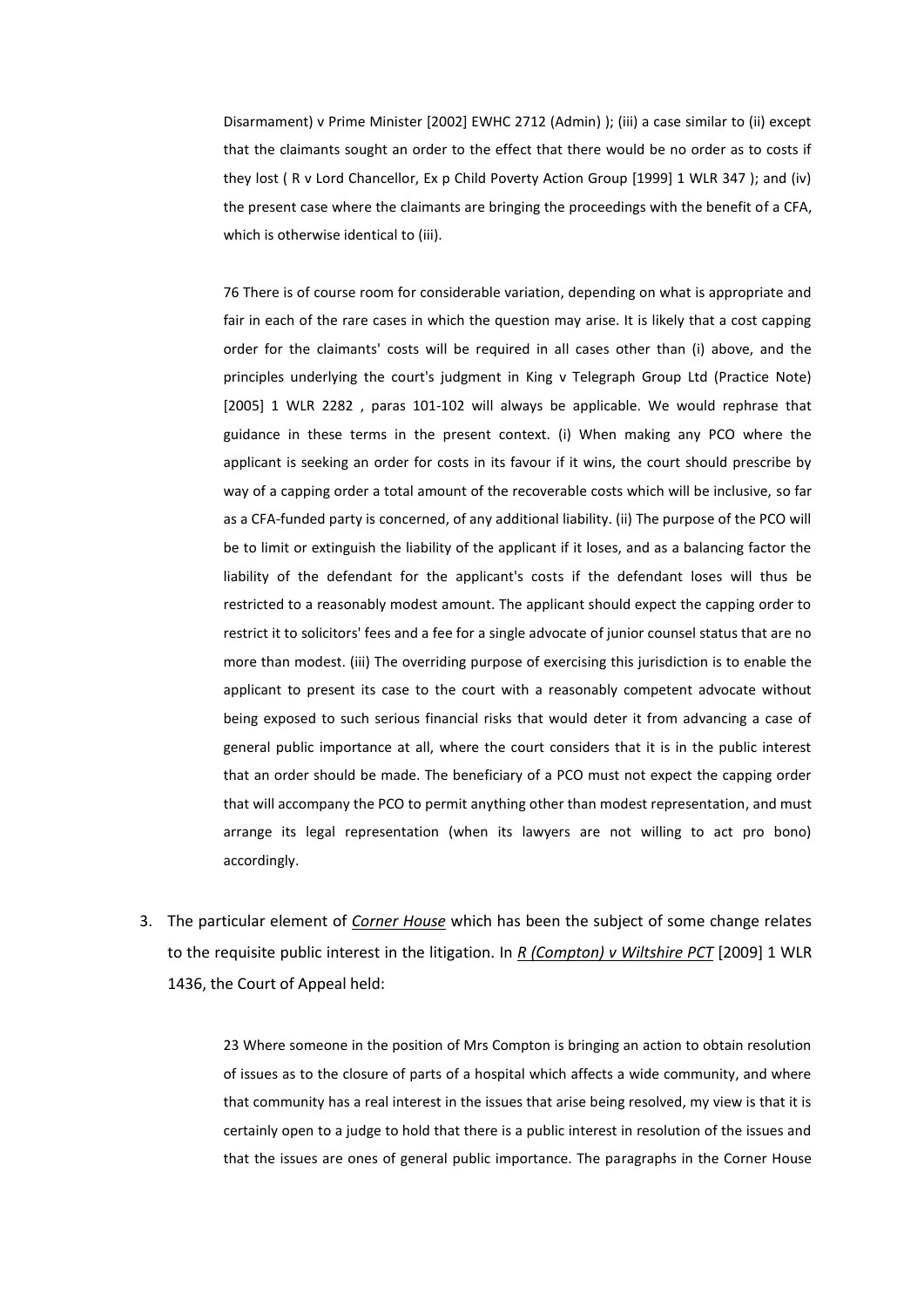case [2005] 1 WLR 2600 are not, in my view, to be read as statutory provisions, nor to be read in an over-restrictive way. Indeed, it seems to me there is already support for a nonrigorous approach exemplified by para 19 of Lloyd Jones J's judgment in Bullmore's case [2007] EWHC 1350 (Admin) where he said in relation to the criteria of "no private interest":

"19. This particular requirement as formulated in [the Corner House case] has been diluted in the later case law. I have in mind particularly Wilkinson v Kitzinger [2006] 2 FLR 397 , where Sir Mark Potter P said, at para 54: 'As to (1)(iii), I find the requirement that the applicant should have "no private interest in the outcome" a somewhat elusive concept to apply in any case in which the applicant, either in private or public law proceedings, is pursuing a personal remedy, albeit his or her purpose is essentially representative of a number of persons with a similar interest. In such a case it is difficult to see why, if a PCO is otherwise appropriate, the existence of the applicant's private or personal interest should disqualify him or her from the benefit of such an order. I consider that the nature and extent of the "private interest" and its weight or importance in the overall context should be treated as a flexible element in the court's consideration of the question whether it is fair and just to make the order. Were I to be persuaded that the remaining criteria are satisfied, I would not regard requirement 1(iii) as fatal to this application. I note that passage was approved by the Court of Appeal in R (England) v Tower Hamlets London Borough Council [2006] EWCA Civ 1742 at [14]."

24 Furthermore, I would agree with Holman J that "exceptionality" was not seen in the Corner House case as some additional criterion to the principles set out in para 74 but a prediction as to the effect of applying the principles. Finally, I do not read the word "general" as meaning that it must be of interest to all the public nationally. On the other hand I would accept that a local group may be so small that issues in which they alone might be interested would not be issues of " general public importance". It is a question of degree and a question which the Corner House case would expect judges to be able to resolve.

4. The courts have also grappled with a number of difficult issues around the terms of any PCO. For example, there are important issues regarding reciprocity: should the defendant's liability to the claimant should the claim succeed be limited? If so, at what level should it be limited? In *R (Buglife: The Invertebrate Conservation Trust) v Thurrock Thames Gateway Development Corp* [2009] CP Rep 8, the Court of Appeal held the terms of any conditional fee agreement should be disclosed by the Claimant in their application for a PCO. The Court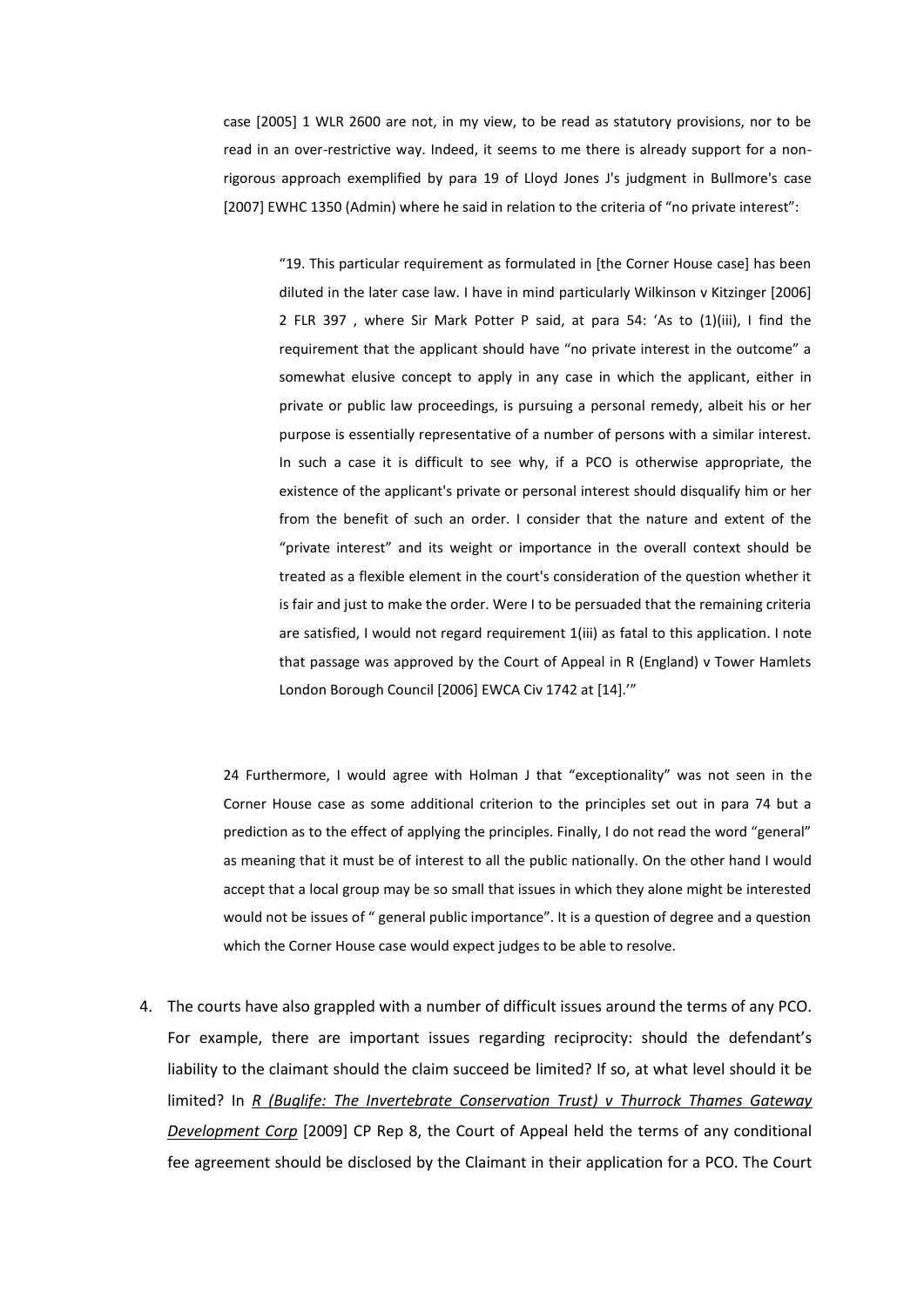held (at [27]) that "[t]he agreed success fee is relevant to the likely amount of the liability of the defendant to the claimant if the claimant wins. It is therefore relevant to the amount of any cap on that liability. In our opinion the court should know the true position when deciding what the cap should be".

5. There is, of course, a cost associated with applying for and resisting PCOs. The Court of Appeal in *Corner House* (at [78]) recognised that protection may be granted for the making of the application, at a cost of up to £1,000. In practical terms, if the principle of a PCO cannot be disputed, parties may be best placed to negotiate the terms of the PCO in correspondence. This can lead to a satisfactory outcome for both claimants and defendant public authorities, not least because of the certainty in terms of the expense of litigation that a reciprocal PCO can provide.

## Aarhus

6. The UN Convention on Access to Information, Public Participation and Access to Justice in Environmental Matters 1998 is better known as the Aarhus Convention. It is an international treaty which does not have immediate legal effect in English law. However, by virtue of the amendment of Directive 85/337/EEC on the assessment of the effects of certain public and private projects on the environment ("the EIA Directive") to give effect to elements of the Aarhus Convention, certain provisions of that Convention do have direct effect in English law. Article 9 of the Aarhus Convention is incorporated in Article 10a of the EIA Directive, which provides:

> Member States shall ensure that, in accordance with the relevant national legal system, members of the public concerned:

- a. having a sufficient interest, or alternatively,
- b. maintaining the impairment of a right, where administrative procedural law of a Member State requires this as a precondition,

have access to a review procedure before a court of law or another independent and impartial body established by law to challenge the substantive or procedural legality of decisions, acts or omissions subject to the public participation provisions of this Directive.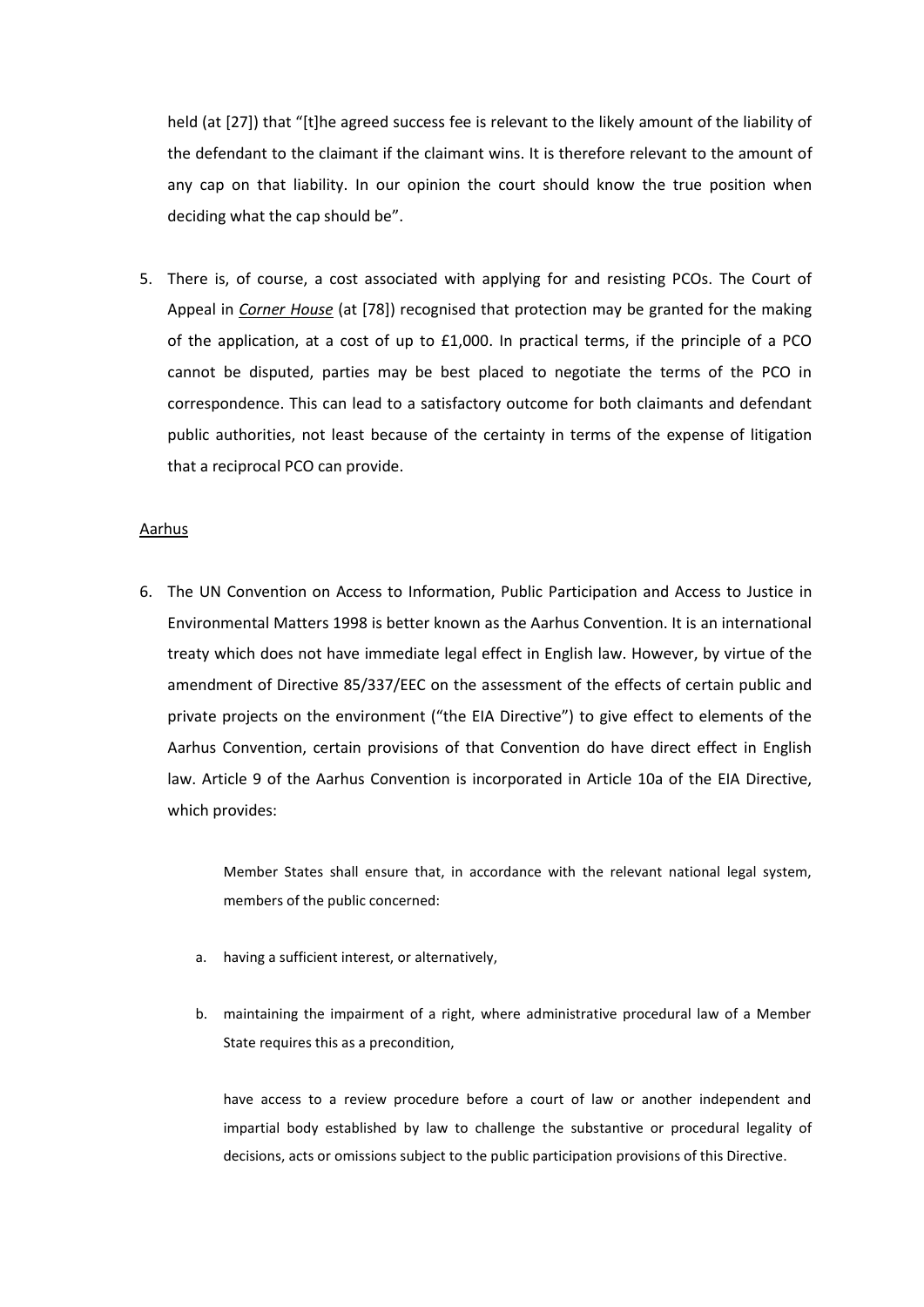Member States shall determine at what stage the decisions, acts or omissions may be challenged.

What constitutes a sufficient interest and impairment of a right shall be determined by the Member States, consistently with the objective of giving the public concerned wide access to justice. To this end, the interest of any non-governmental organisation meeting the requirements referred to in Article 1(2), shall be deemed sufficient for the purpose of subparagraph (a) of this Article. Such organisations shall also be deemed to have rights capable of being impaired for the purpose of subparagraph (b) of this Article.

The provisions of this Article shall not exclude the possibility of a preliminary review procedure before an administrative authority and shall not affect the requirement of exhaustion of administrative review procedures prior to recourse to judicial review procedures, where such a requirement exists under national law.

Any such procedure shall be fair, equitable, timely and not prohibitively expensive.

In order to further the effectiveness of the provision of this article, Member States shall ensure that practical information is made available to the public on access to administrative and judicial review procedures.

# Proposals for reform

7. In May 2008, the "Sullivan Committee" produced its first report, *Ensuring access to*  environmental justice in England and Wales.<sup>1</sup> The report found that the application of the *Corner House* principles in practice appeared to be inconsistent with the Aarhus Convention. In particular, the report found that the need for the claim to raise issues of "general public importance" and for the claimant to have "no private interest" would be likely to lead to non-compliance with Aarhus. The report proposed an "Aarhus PCO regime" with the following features:<sup>2</sup>

> • No additional public interest/importance requirement, since access to environmental justice is made unconditional by Aarhus and because, by virtue of the Aarhus Convention,

 $\overline{a}$ 

<sup>1</sup> <http://www.unece.org/env/pp/compliance/C2008-23/Amicus%20brief/AnnexNjusticereport08.pdf>

<sup>&</sup>lt;sup>2</sup> Appendix 4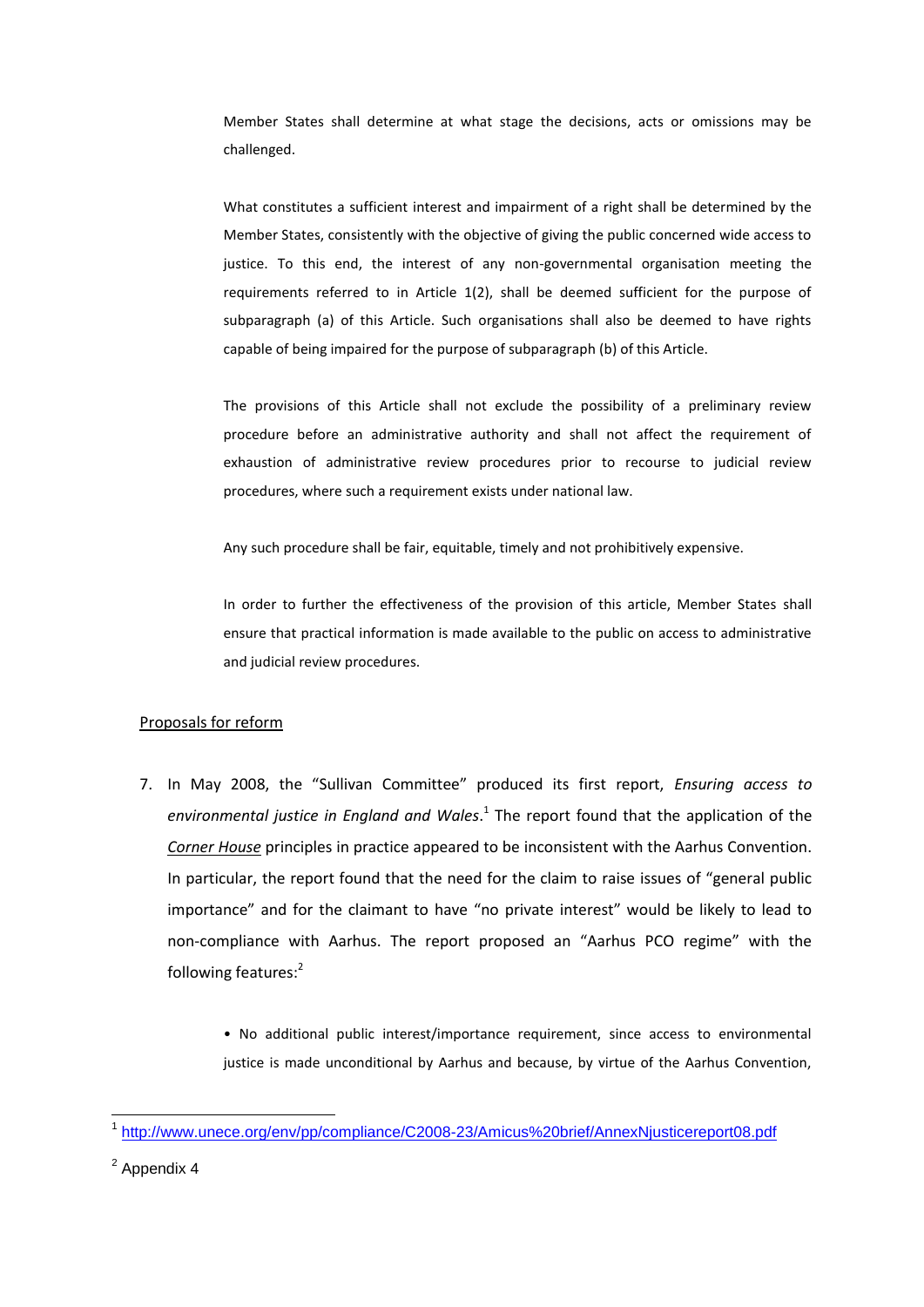protecting the environment is recognised as inherently a matter of public interest/importance.

• The claimant is entitled to a PCO (level to be set according to criteria below) where otherwise, and acting reasonably in the circumstances, the claimant would be prohibited by the level of costs or cost risks from bringing the case.

• For the proper conduct of the case a PCO should be sought with the application for permission for JR and should wherever possible be decided at the same time as permission.

• Provided that the PCO application is made at the same time as the application for permission for JR, the costs of the claim including any injunction or other interim relief application will be limited to Mount Cook costs until permission and PCO applications have been finally determined.

• Wherever a claimant would be prevented from commencing proceedings by the exposure to Mount Cook costs/costs of applying for a PCO, they will be able to seek an interim PCO limiting their costs exposure (including to zero) pending the determination of permission/PCO.

• The process of applying for a PCO itself must not expose the claimant to a "prohibitively expensive" risk of costs. The Corner House figures for costs exposure at this stage will not therefore apply and instead we consider a maximum figure of £500 to be consistent with these principles.

• Applying the Bolton guidelines, the claimant is still at risk of being liable for third party costs. However small the risk, it exposes the claimant to a "prohibitively expensive" risk of costs which provides a serious deterrent to environmental litigation. Save in exceptional circumstances, the order should make clear that there will be no claimant exposure to third party costs.

• The claimant's private (pecuniary) interest will not be a bar to making a PCO, but may be a factor to be taken into account in determining the level at which the PCO will be set in the circumstances of the case.

• The level of PCO must not make litigating "prohibitively expensive" for the member of the public or non-governmental organisation such as reasonably to deter such a person from embarking on the challenge in question.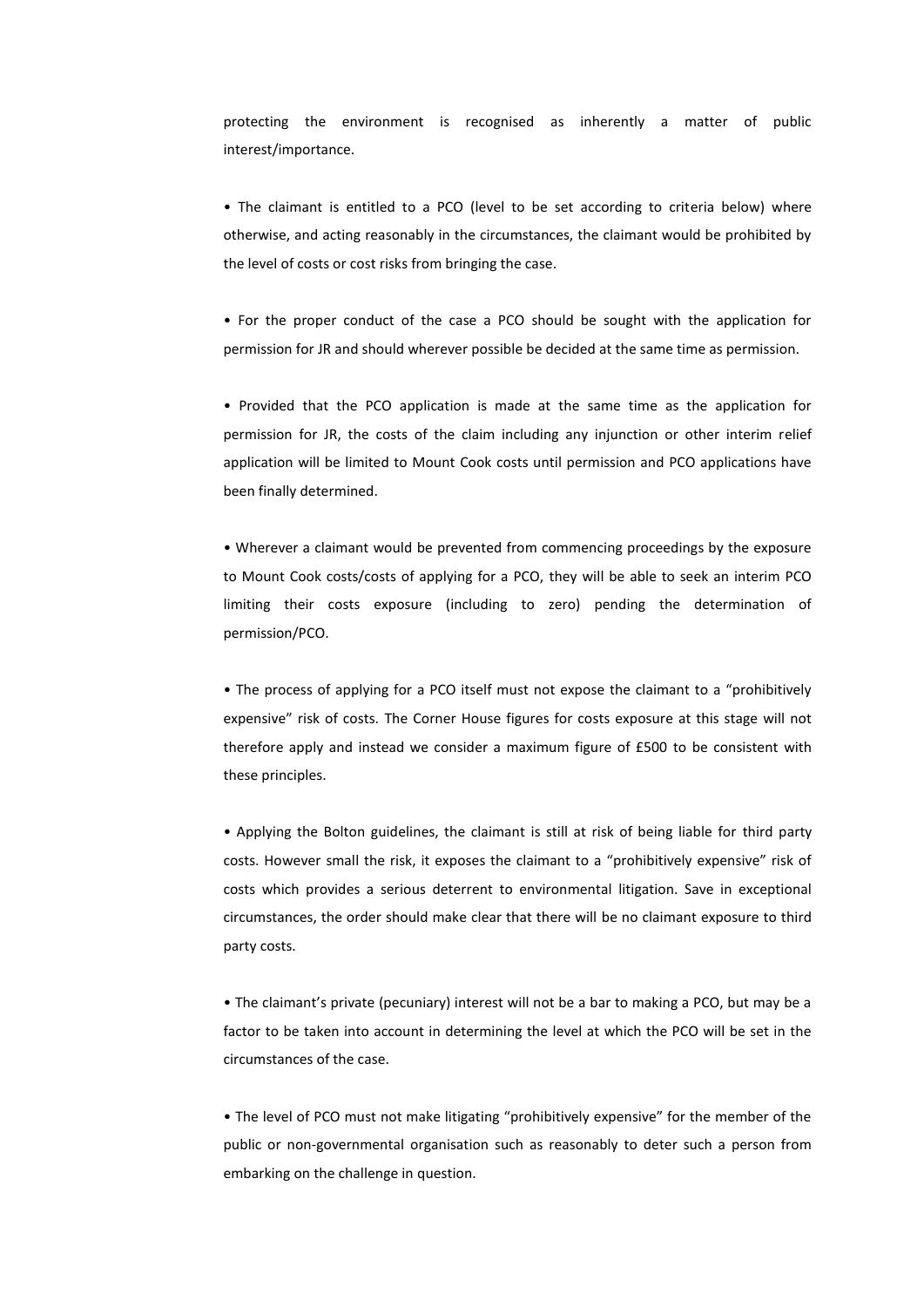• The court may impose a cap on the claimant's costs at the request of the defendant/third party in order to ensure that the defendant does not face an unreasonable costs exposure and that the defendant has some degree of certainty about its exposure from an early stage.

• It will not be relevant if the claimant's lawyers are acting pro bono.

• The claimant will submit a summary of its costs to date and anticipated costs to trial as part of its PCO application, to allow the court reasonably to assess the appropriate level of any cap to be imposed on the defendant's potential liability to the claimant.

• It will be assumed by the claimant that all relevant/significant material has been disclosed by the defendant/interested party, to allow the claimant to prepare a schedule of work to be done for the assessment of the costs cap. In the event that subsequent disclosure is made by the defendant/interested party, resulting in an application for an increased cap in the light of unforeseeable additional work being required, the defendant/interested party will be required to pay the cost of the further application, unless the earlier non-disclosure can be justified.

• The evaluation of any cap on the defendant's potential liability to the claimant will reflect the normal principles embodied in the Civil Procedure Rules (CPR) and developed by the Supreme Court Costs Office that the costs to be recovered are those reasonably incurred in prosecuting the action. This will include choice of solicitors and use of leading counsel, which will be considered on the normal basis.

• The level of the base costs included within the capped figure will not be reduced to take account of the fact that the claimant's lawyers are acting under a CFA, and the capped figure will include a notional 100% success fee.

- The PCO may take the form of a 'walk away' or 'no order for costs' order.
- 8. The Review of Civil Litigation Costs (the Jackson Review)<sup>3</sup> was published in December 2009. The final report stated:

**.** 

<sup>3</sup> [http://www.judiciary.gov.uk/NR/rdonlyres/8EB9F3F3-9C4A-4139-8A93-](http://www.judiciary.gov.uk/NR/rdonlyres/8EB9F3F3-9C4A-4139-8A93-56F09672EB6A/0/jacksonfinalreport140110.pdf) [56F09672EB6A/0/jacksonfinalreport140110.pdf](http://www.judiciary.gov.uk/NR/rdonlyres/8EB9F3F3-9C4A-4139-8A93-56F09672EB6A/0/jacksonfinalreport140110.pdf)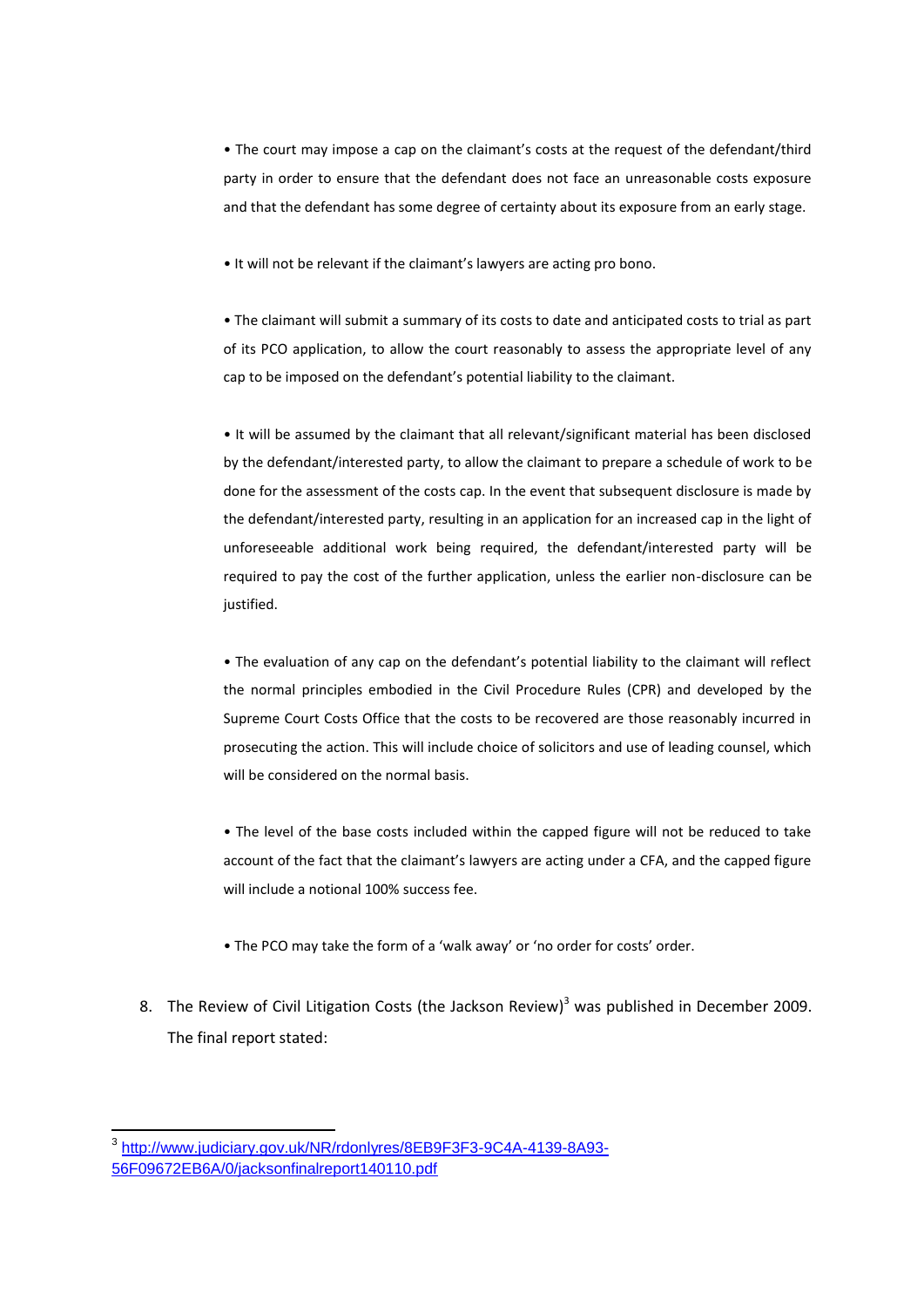Having considered the competing arguments advanced during Phase 2 as well as the factors set out in PR chapters 35 and 36, I am quite satisfied that qualified one way costs shifting is the right way forward. There are six principal reasons for this conclusion:

(i) This is the simplest and most obvious way to comply with the UK's obligations under the Aarhus Convention in respect of environmental judicial review cases.

(ii) For the reasons stated by the Court of Appeal on several occasions, it is undesirable to have different costs rules for (a) environmental judicial review and (b) other judicial review cases.

(iii) The permission requirement is an effective filter to weed out unmeritorious cases. Therefore two way costs shifting is not generally necessary to deter frivolous claims.

(iv) As stated in the FB paper, it is not in the public interest that potential claimants should be deterred from bringing properly arguable judicial review proceedings by the very considerable financial risks involved.

(v) One way costs shifting in judicial review cases has proved satisfactory in Canada: see PR paragraphs 35.3.8 and 35.3.9.

(vi) The PCO regime is not effective to protect claimants against excessive costs liability. It is expensive to operate and uncertain in its outcome. In many instances the PCO decision comes too late in the proceedings to be of value.

9. Jackson LJ therefore proposed a new Civil Procedure Rule in the following terms:

"Costs ordered against the claimant in any claim for personal injuries, clinical negligence or judicial review shall not exceed the amount (if any) which is a reasonable one for him to pay having regard to all the circumstances including:

(a) the financial resources of all the parties to the proceedings, and

(b) their conduct in connection with the dispute to which the proceedings relate."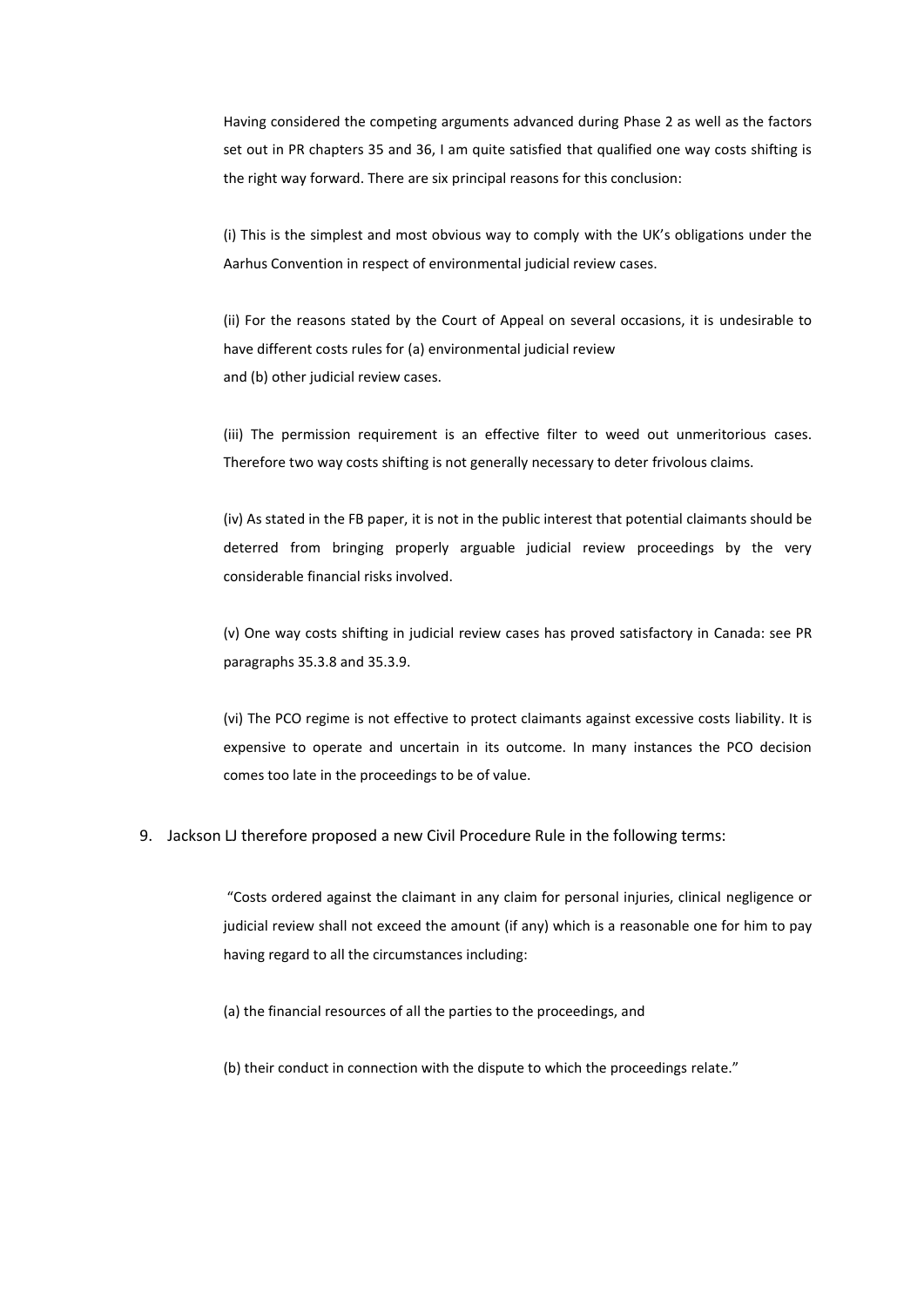10. Jackson LJ's proposals have since been endorsed by the Sullivan Committee, which has called for urgent amendments to the CPR to give effect to Jackson LJ's recommendations.<sup>4</sup>

#### Judicial treatment of Aarhus

# 11. In *Morgan & Baker v Hinton Organics (Wessex) Ltd* [2009] EWCA Civ 107, Carnwath LJ made the following observations:

47. It may be helpful at this point to draw together some of the threads of the discussion, without attempting definitive conclusions:

i) The requirement of the Convention that costs should not be 'prohibitively expensive' should be taken as applying to the total potential liability of claimants, including the threat of adverse costs orders.

ii) Certain EU Directives (not applicable in this case) have incorporated Aarhus principles, and thus given them direct effect in domestic law. In those cases, in the light of the Advocate-General's opinion in the Irish cases, the court's discretion may not be regarded as adequate implementation of the rule against prohibitive costs. Some more specific modification of the rules may need to be considered.

iii) With that possible exception, the rules of the CPR relating to the award of costs remain effective, including the ordinary 'loser pays' rule and the principles governing the court's discretion to depart from it. The principles of the Convention are at most a matter to which the court may have regard in exercising its discretion.

iv) This court has not encouraged the development of separate principles for 'environmental' cases (whether defined by reference to the Convention or otherwise). In particular the principles governing the grant of Protective Costs Orders apply alike to environmental and other public interest cases. The Corner House statement of those principles must now be regarded as settled as far as this court is concerned, but to be applied 'flexibly'. Further development or refinement is a matter for legislation or the Rules Committee.

**.** 

<sup>4</sup> [http://www.unece.org/env/pp/compliance/C2008-](http://www.unece.org/env/pp/compliance/C2008-33/correspondence/FrCAJE_updatedSullivanReport_2010.09.14.pdf) [33/correspondence/FrCAJE\\_updatedSullivanReport\\_2010.09.14.pdf](http://www.unece.org/env/pp/compliance/C2008-33/correspondence/FrCAJE_updatedSullivanReport_2010.09.14.pdf)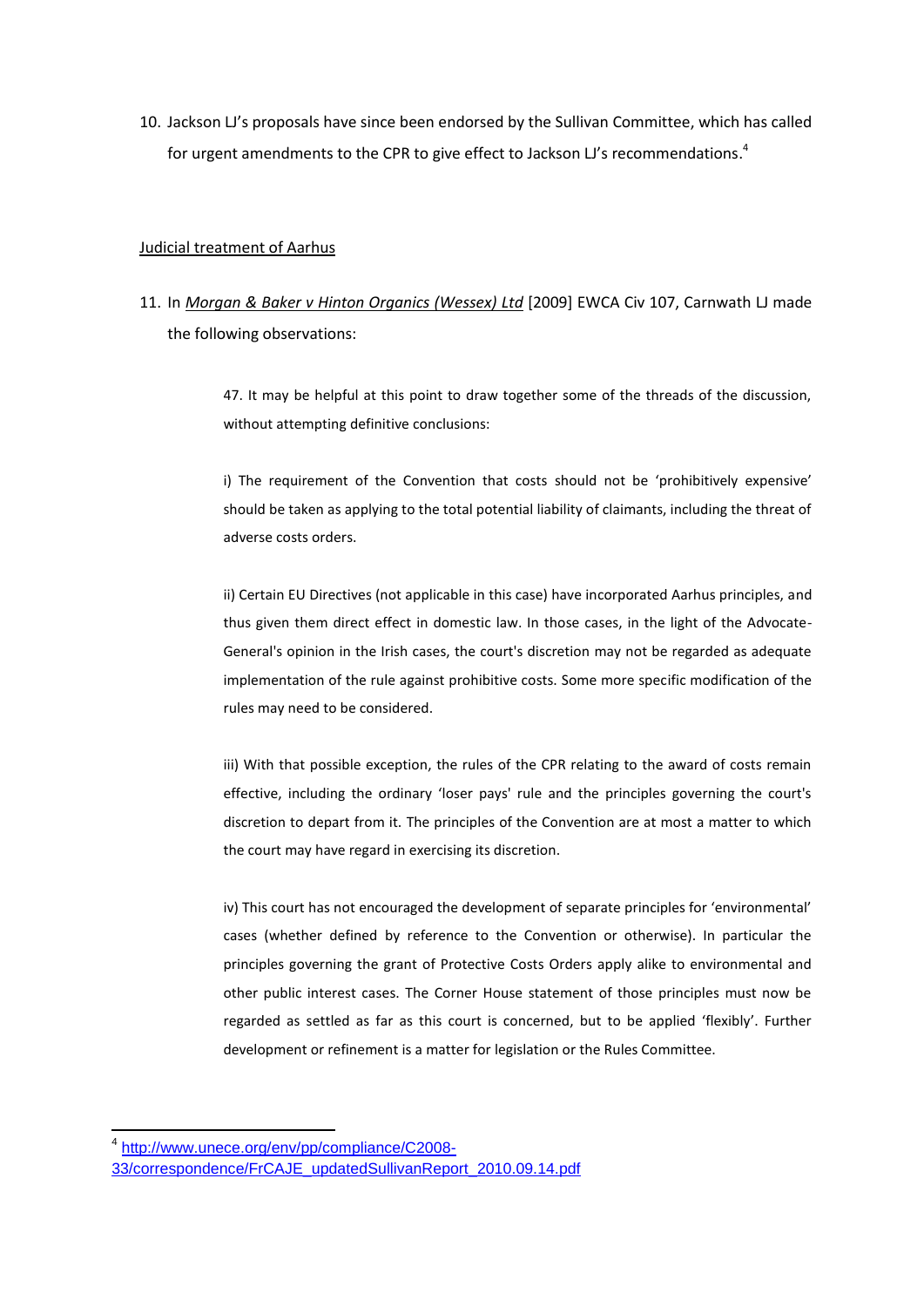v) The Jackson review provides an opportunity for considering the Aarhus principles in the context of the system for costs as a whole. Modifications of the present rules in the light of that report are likely to be matters for Parliament or the CPR Committee. Even if we were otherwise attracted by Mr Wolfe's invitation (on behalf of CAJE) to provide guidelines on the operation of the Aarhus convention, this would not be the right time to do so.

vi) Apart from the issues of costs, the Convention requires remedies to be 'adequate and effective' and 'fair, equitable, timely'. The variety and lack of coherence of jurisdictional routes currently available to potential litigants may arguably be seen as additional obstacles in the way of achieving objectives

12. In *Commission of the European Communities v Ireland*, Case C-427 07 (16th July 2009), the European Court of Justice considered the effect of directives implementing the Aarhus Convention. The Court held that procedural rules must be sufficiently certain in their operation, in order to avoid prohibitive expense. The fact that the Irish courts had discretion not to order the unsuccessful party to pay the other party's costs was not sufficient to achieve compliance: see paragraphs 92 to 94.

#### *Garner*

- 13. In *R (Garner) v Elmbridge BC* [2010] EWCA Civ 1006, the Court of Appeal considered the conditions for the grant of a PCO in environmental cases. In particular, the Court considered the effect of the Aarhus Convention on such orders. That Convention has direct effect by virtue of its incorporation into the EIA Directive (Directive 85/337/EC). Where a claimant can be considered to be the "public concerned" for the purposes of Article 10a of the EIA Directive, the provisions of the Aarhus Convention will come into play. In brief summary, *Garner* establishes that in such a case:
	- a. It is not necessary to show that the case is one of "general public importance" or that there is a "public interest requiring resolution of those issues" (*Garne*r, [39]);
	- b. In respect of the means of the claimant, "Even if it is either permissible or necessary to have some regard to the financial circumstances of the individual claimant, the underlying purpose of the directive to ensure that members of the public concerned having a sufficient interest should have access to a review procedure which is not prohibitively expensive would be frustrated if the court was entitled to consider the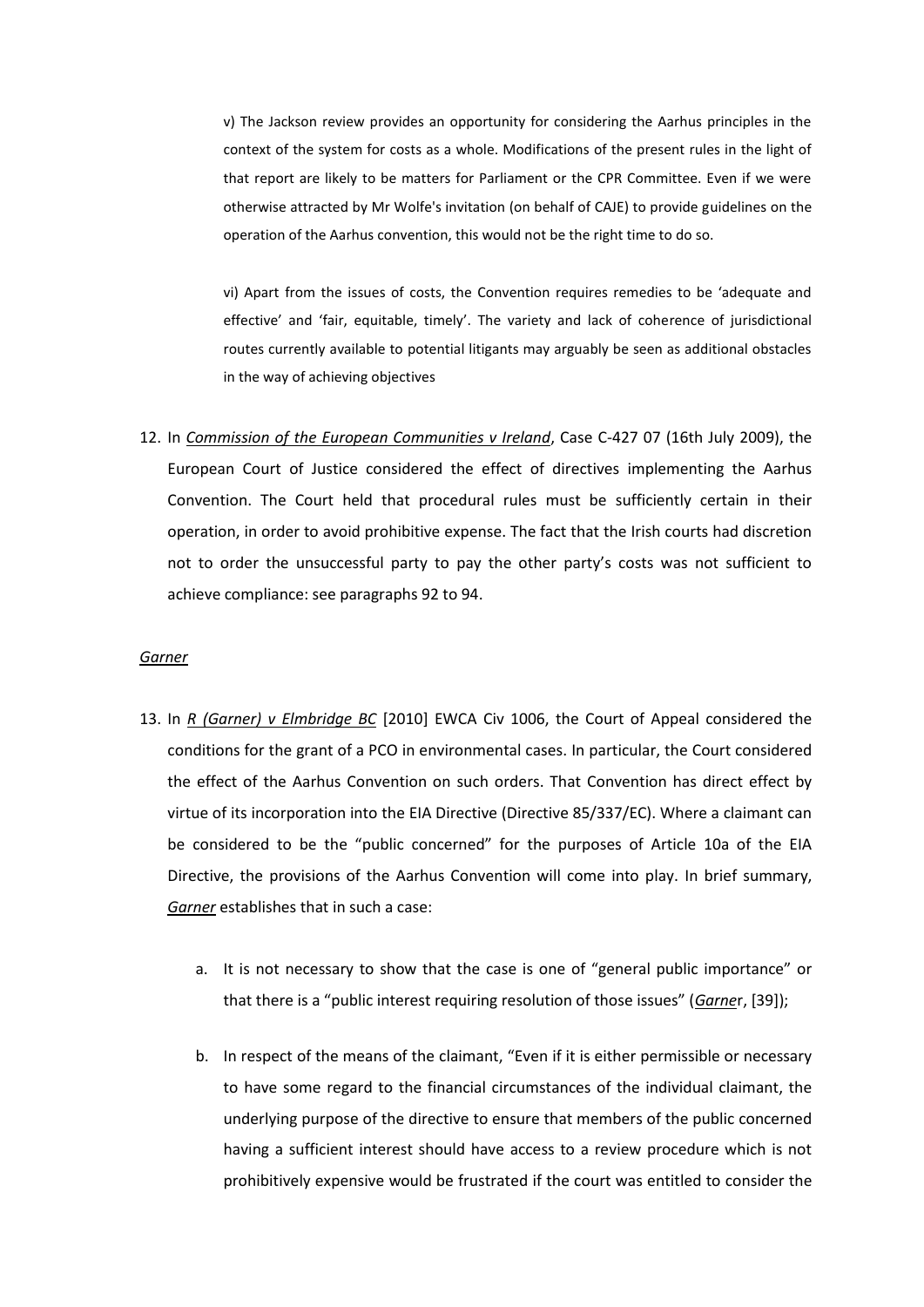matter solely by reference to the means of the claimant who happened to come forward, without having to consider whether the potential costs would be prohibitively expensive for an ordinary member of "the public concerned"" (*Garner*, [46]). The Court imposed a test which is partly objective: would the proceedings be prohibitively expensive for an ordinary member of the public (i.e. one earning the average national wage)? This makes it much easier for a JR claimant to obtain a PCO;

- c. The imposition of some form of reciprocal limit upon a respondent's liability for costs is not necessarily inconsistent with Article 10a (*Garner*, [54]);
- d. Some subjective assessment of means may however be appropriate: *R (Coedbach Action Team Ltd) v Secretary of State for Energy and Climate Change* (unreported, following *Garner*).
- 14. The practical implications of *Garner* will be considered by other speakers.

# Aarhus Convention Compliance Committee

15. Following *Garner*, the Aarhus Convention Compliance Committee in respect of complaint ACCC/C/2008/33.<sup>5</sup> The Committee found that the UK system is likely to be "prohibitively expensive" absent, among other things, changes to the approach taken to PCOs:<sup>6</sup>

# Costs - prohibitively expensive (article 9, paragraphs 4 and 5)

126. When assessing the costs related to procedures for access to justice in the light of the standard set by article 9, paragraph 4, of the Convention, the Committee considers the cost system as a whole and in a systemic manner.

127. The Committee considers that the "costs follow the event rule", contained in rule 44.3(2) of the Civil Procedure Rules, is not inherently objectionable under the Convention, although the compatibility of this rule with the Convention depends on the outcome in each specific case and the existence of a clear rule that prevents prohibitively expensive procedures. In this context, the Committee considers whether the effects of "costs follow the

<sup>–&</sup>lt;br><sup>5</sup> <http://www.unece.org/env/pp/compliance/C2008-33/DRF/C33DraftFindings.pdf>

<sup>&</sup>lt;sup>6</sup> Emphasis added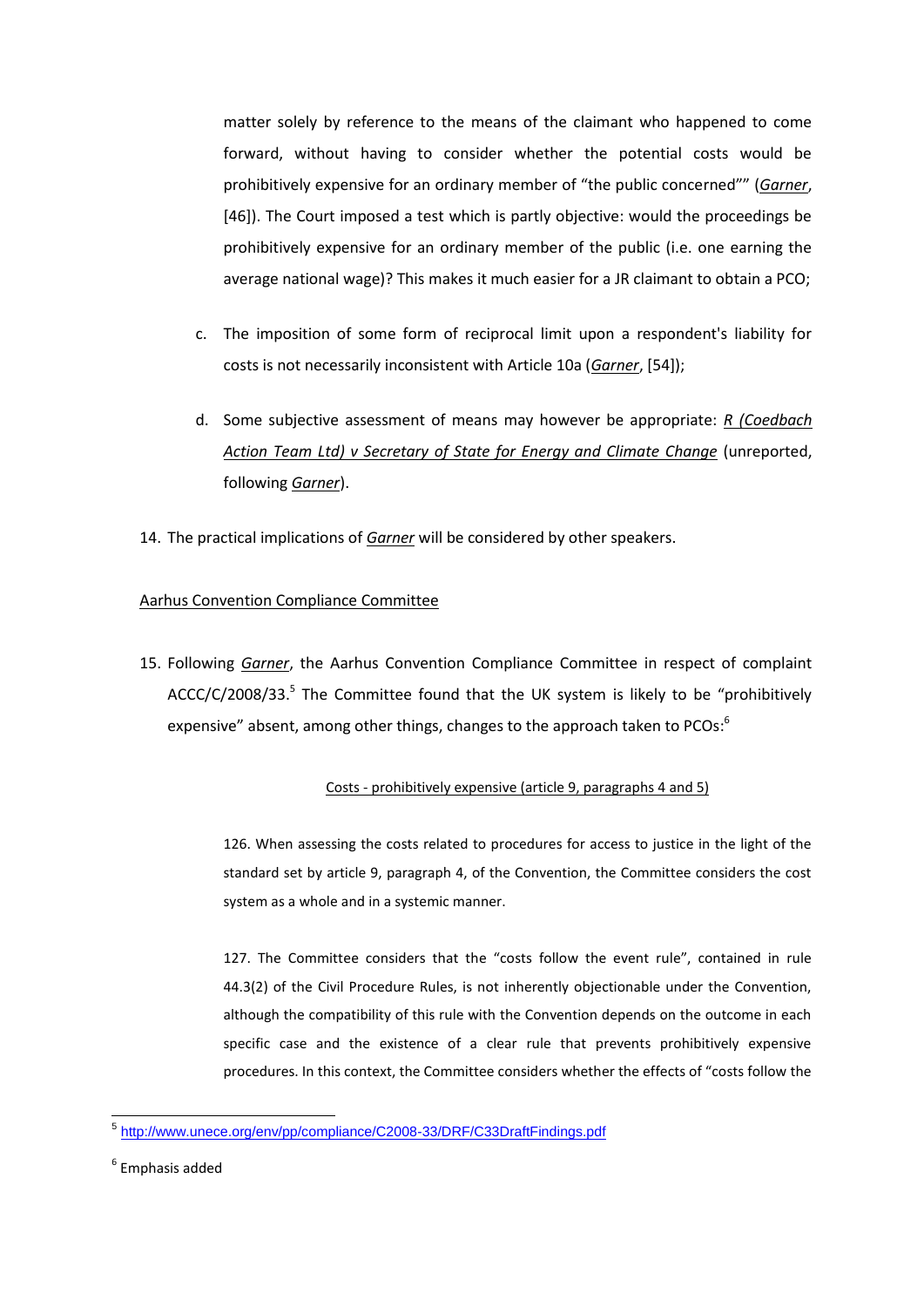event rule" can be softened by legal aid, CFAs and PCOs as well as by the considerable discretionary powers that the courts have in interpreting and applying the relevant law. At this stage, however, at least four potential problems emerge with regard to the legal system of E&W. First, the "general public importance", "no private interest" and "in exceptional circumstances" criteria applied when considering the granting of PCOs. Second, the limiting effects of (i) the costs for a claimant if a PCO is applied for and not granted and (ii) PCOs that cap the costs of both parties. Third, the potential effect of cross-undertakings in damages on the costs incurred by a claimant. Fourth, the fact that in determining the allocation of costs in a given case, the public interest nature of the environmental claims under consideration is not in and of itself given sufficient consideration.

128. While the courts in E&W have applied a flexible approach to Corner House criteria when considering the granting of PCOs, including the "general public importance", "no private interest" and "exceptional circumstances" criteria, they have also indicated that, given the ruling in Corner House, there are limits to this flexible approach. The Committee notes the numerous calls by judges suggesting that the Civil Procedure Rules Committee take legislative action in respect of PCOs, also in view of the Convention (see paragraph 22 above). These calls have to date not resulted in amendment of the Civil Procedure Rules so as to ensure that all cases within the scope of article 9 of the Aarhus Convention are accorded the standards set by the Convention. The Convention, amongst other things, requires its Parties to 'provide adequate and effective remedies' which shall be 'fair, equitable [...] and not prohibitively expensive'. The Committee endorses the calls by the judiciary and suggests that the Party concerned amend the Civil Procedure Rules in the light of the standards set by the Convention.

129. Within such considerations the Committee finds that the Party concerned should also consider the cost that may be incurred by a claimant in those cases where a PCO is applied for but not granted, as suggested in Appendix 3 to the Sullivan Report. The Committee endorses this recommendation.

130. The Committee also notes the limiting effect of reciprocal cost caps which, as noted in Corner House, in practice entail that "when their lawyers are not willing to act pro bono" successful claimants are entitled to recover only solicitor fees and fees for one junior counsel "that are no more than modest". The Committee in this respect finds that it is essential that, where costs are concerned, the equality of arms between parties to a case should be secured, entailing that claimants should in practice not have to rely on pro bono or junior legal counsel.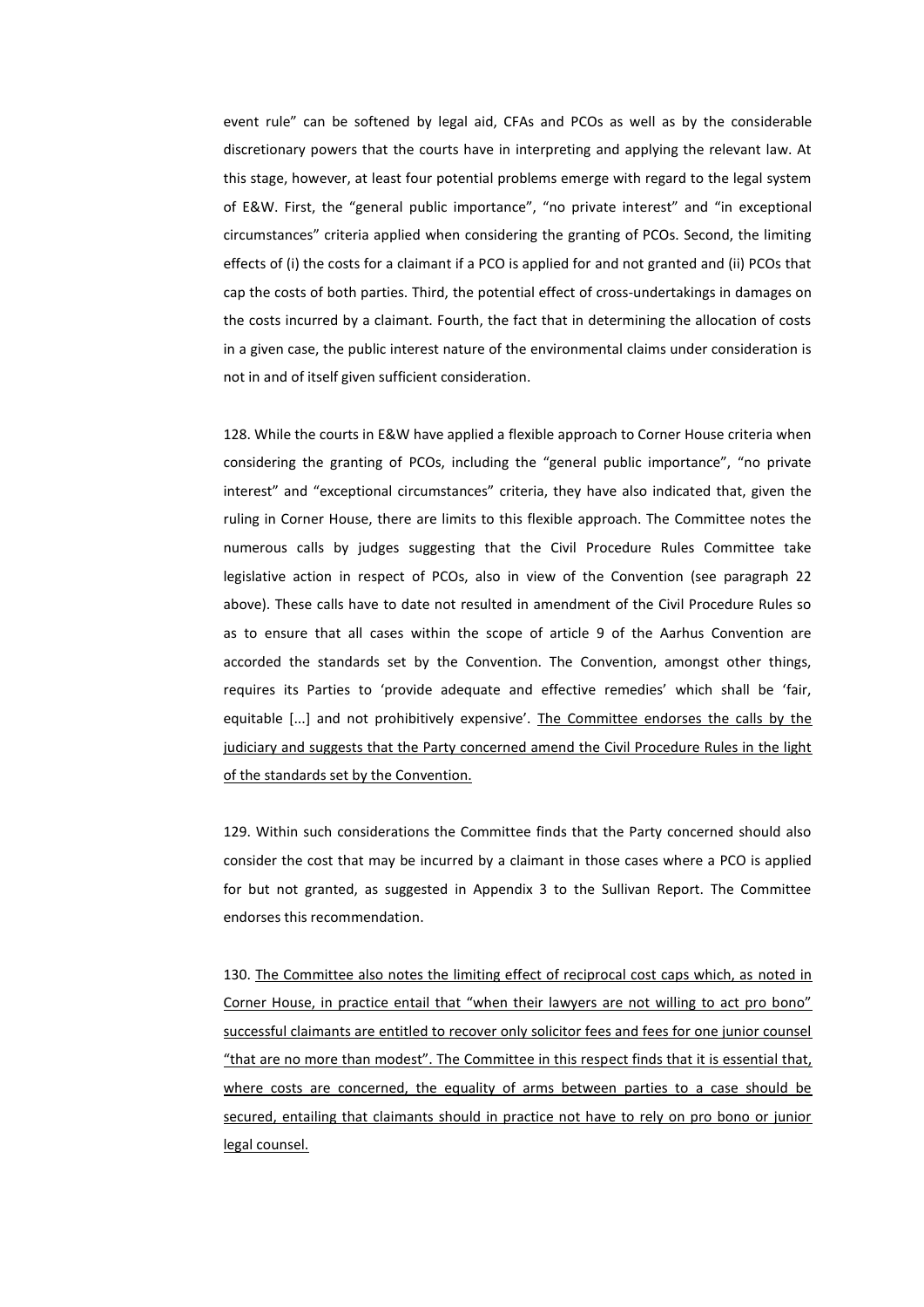131. A particular issue before the Committee are the costs associated with requests for injunctive relief. Under the law of E&W, courts may, and usually do, require claimants to give cross-undertakings in damages. As shown, for example, by the Sullivan Report, this may entail potential liabilities of several thousands, if not several hundreds of thousands of pounds. This leads to the situation where injunctive relief is not pursued, because of the high costs at risk, where the claimant is legitimately pursuing environmental concerns that involve the public interest. Such effects would amount to prohibitively expensive procedures that are not in compliance with article 9, paragraph 4.

132. Moreover, in accordance with its findings in ACCC/C/2008/23 (UK) and ACCC/C/2008/27 (UK), the Committee considers that in legal proceedings within the scope of article 9 of the Convention, the public interest nature of the environmental claims under consideration does not seem to be given sufficient consideration in the apportioning of costs by the courts.

133. The Committee concludes that despite the various measures available to address prohibitive costs, taken together they do not ensure that the costs remain at a level which meets the requirements under the Convention. At this stage, the Committee considers that the considerable discretion of the courts of E&W in deciding the costs, without any clear legally binding direction from the legislature or judiciary to ensure costs are not prohibitively expensive, leads to considerable uncertainty regarding the costs to be faced where claimants are legitimately pursuing environmental concerns that involve the public interest. The Committee also notes the Court of Appeal's judgment in Morgan v. Hinton Organics, which held that the principles of the Convention are "at most" a factor which it "may" (not must) take into account, "along with a number of other factors, such as fairness to the defendant". The Committee in this respect notes that 'fairness' in article 9, paragraph 4, refers to what is fair for the claimant, not the defendant.

134. In the light of the above, the Committee concludes that the Party concerned has not adequately implemented its obligation in article 9, paragraph 4, to ensure that the procedures subject to article 9 are not prohibitively expensive. In addition, the Committee finds that the system as a whole is not such as "to remove or reduce financial  $[...]$  barriers to access to justice", as article 9, paragraph 5, of the Convention requires a Party to the Convention to consider.

16. We await seeing if the European Commission will accept the findings of the Aarhus Committee and whether the Rules Committee will make the changes called for by the Aarhus Committee and the Sullivan and Jackson reports.